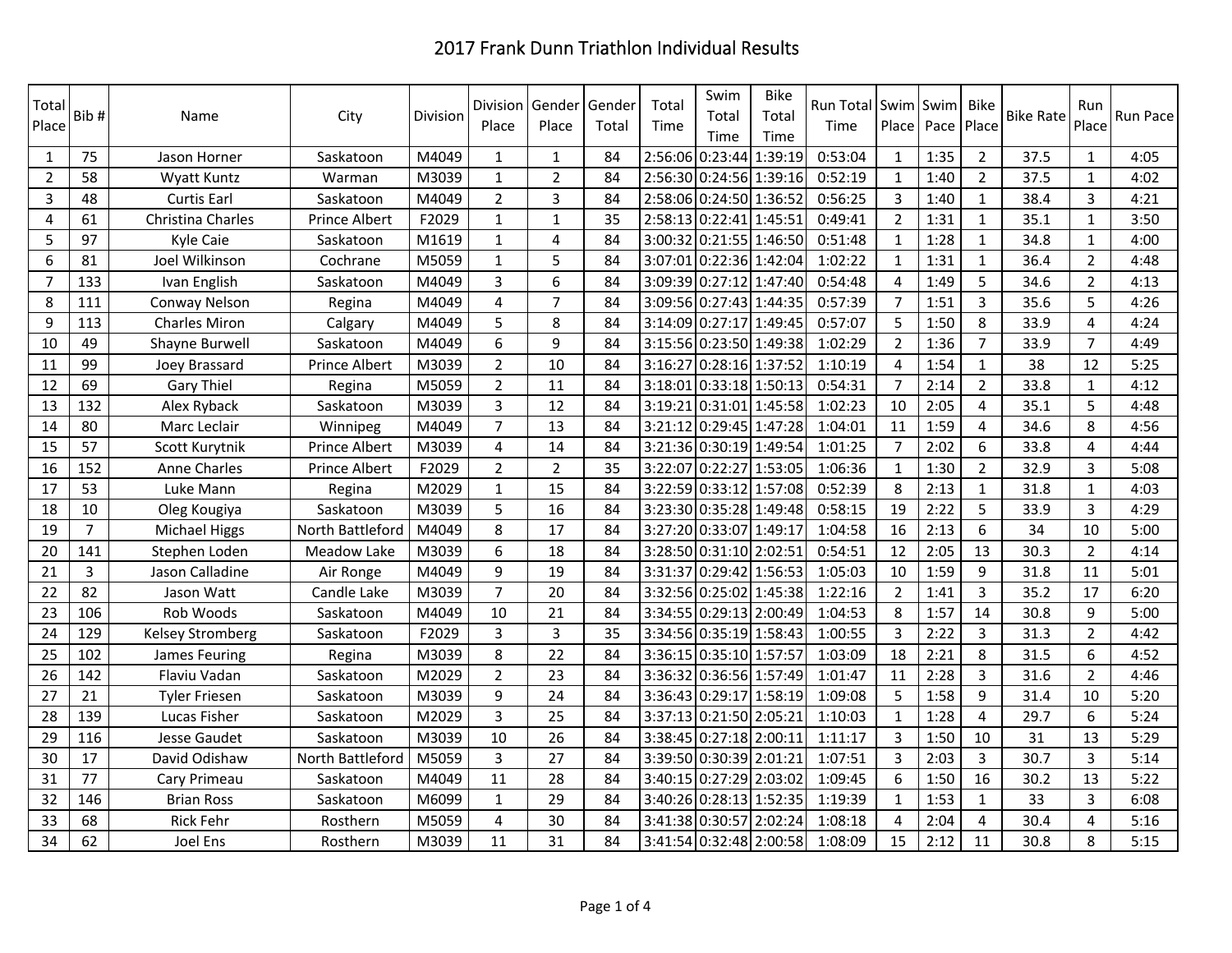| Total<br>Place | Bib# | Name                     | City                     | Division | <b>Division</b><br>Place | Gender<br>Place         | Gender<br>Total | Total<br>Time | Swim<br>Total<br>Time   | <b>Bike</b><br>Total<br>Time | Run Total Swim Swim<br>Time |                | Place Pace | Bike<br>Place  | <b>Bike Rate</b> | Run<br>Place   | Run Pace |
|----------------|------|--------------------------|--------------------------|----------|--------------------------|-------------------------|-----------------|---------------|-------------------------|------------------------------|-----------------------------|----------------|------------|----------------|------------------|----------------|----------|
| 35             | 143  | Clifford McBeath         | <b>Prince Albert</b>     | M3039    | 12                       | 32                      | 84              |               | 3:42:08 0:30:26 2:01:50 |                              | 1:09:53                     | 8              | 2:02       | 12             | 30.5             | 11             | 5:23     |
| 36             | 73   | Derek Simonson           | Prince Albert            | M4049    | 12                       | 33                      | 84              |               | 3:42:22 0:33:48 2:07:12 |                              | 1:01:24                     | 18             | 2:16       | 19             | 29.2             | 6              | 4:44     |
| 37             | 144  | Eugene Timmermans        | Saskatoon                | M6099    | $\overline{2}$           | 34                      | 84              |               | 3:43:15 0:31:25 1:55:48 |                              | 1:16:04                     | 3              | 2:06       | $\overline{2}$ | 32.1             | $\overline{2}$ | 5:52     |
| 38             | 145  | Janis Shirriff           | Saskatoon                | F5059    | $\mathbf 1$              | $\overline{\mathbf{4}}$ | 35              |               | 3:46:05 0:23:41 2:00:13 |                              | 1:22:13                     | $\mathbf{1}$   | 1:35       | $\mathbf{1}$   | 30.9             | $\overline{3}$ | 6:20     |
| 39             | 88   | Robert Kirschman         | Creighton                | M2029    | $\overline{4}$           | 35                      | 84              |               | 3:46:14 0:41:43 1:57:10 |                              | 1:07:23                     | 15             | 2:47       | $\overline{2}$ | 31.7             | $\overline{3}$ | 5:11     |
| 40             | 79   | Kenton Wilkinson         | Cochrane                 | M2029    | 5                        | 36                      | 84              |               | 3:47:30 0:28:22 2:09:22 |                              | 1:09:48                     | $\overline{2}$ | 1:54       | $\overline{7}$ | 28.8             | 5              | 5:23     |
| 41             | 24   | Fausto Rodriguez         | Regina                   | M4049    | 13                       | 37                      | 84              |               | 3:49:44 0:33:15 2:00:28 |                              | 1:16:02                     | 17             | 2:13       | 13             | 30.9             | 16             | 5:51     |
| 42             | 40   | Jason Korec              | Saskatoon                | M3039    | 13                       | 38                      | 84              |               | 3:51:20 0:31:17 1:57:37 |                              | 1:22:26                     | 13             | 2:06       | $\overline{7}$ | 31.6             | 18             | 6:21     |
| 43             | 13   | Drew Bell                | Saskatoon                | M4049    | 14                       | 39                      | 84              |               | 3:52:38 0:36:04 2:10:48 |                              | 1:05:47                     | 21             | 2:25       | 22             | 28.4             | 12             | 5:04     |
| 44             | 47   | Robyn Ralph              | Okotoks                  | F4049    | $\mathbf{1}$             | 5                       | 35              |               | 3:54:13 0:36:45 2:08:07 |                              | 1:09:22                     | 6              | 2:27       | $\mathbf{1}$   | 29               | $\overline{2}$ | 5:21     |
| 45             | 130  | <b>Curtis Merrifield</b> | Rosetown                 | M4049    | 15                       | 40                      | 84              |               | 3:55:02 0:30:10 1:58:57 |                              | 1:25:56                     | 13             | 2:01       | 11             | 31.3             | 23             | 6:37     |
| 46             | 137  | Beau Stevenson           | Melfort                  | M1619    | $\overline{2}$           | 41                      | 84              |               | 3:56:15 0:35:47 2:10:01 |                              | 1:10:29                     | $\overline{2}$ | 2:24       | $\overline{2}$ | 28.6             | $\overline{2}$ | 5:26     |
| 47             | 127  | Peter Schalm             | <b>Meadow Lake</b>       | M2029    | 6                        | 42                      | 84              |               | 3:56:19 0:38:32 2:08:13 |                              | 1:09:35                     | 13             | 2:35       | 6              | 29               | 4              | 5:22     |
| 48             | 14   | Shanna Strueby           | Saskatoon                | F3039    | $\mathbf{1}$             | 6                       | 35              |               | 3:56:59 0:35:35 2:14:38 |                              | 1:06:47                     | 7              | 2:23       | 4              | 27.6             | $\mathbf{1}$   | 5:09     |
| 49             | 123  | Lindsay Osborn           | Edmonton                 | F3039    | $\overline{2}$           | $\overline{7}$          | 35              |               | 3:57:24 0:27:36 2:13:12 |                              | 1:16:37                     | $\mathbf{1}$   | 1:51       | 3              | 27.9             | 5              | 5:54     |
| 50             | 66   | <b>Brad Parenteau</b>    | Prince Albert            | M3039    | 14                       | 43                      | 84              |               | 3:57:38 0:35:08 2:13:26 |                              | 1:09:05                     | 17             | 2:21       | 18             | 27.9             | 9              | 5:19     |
| 51             | 37   | Aaron Patterson          | Regina                   | M4049    | 16                       | 44                      | 84              |               | 3:57:59 0:38:56 1:59:45 |                              | 1:19:19                     | 24             | 2:36       | 12             | 31.1             | 18             | 6:06     |
| 52             | 114  | Jenny Miron              | Calgary                  | F3039    | $\overline{3}$           | 8                       | 35              |               | 3:58:26 0:29:39 2:05:26 |                              | 1:23:22                     | $\overline{2}$ | 1:59       | $\mathbf{1}$   | 29.7             | $\overline{7}$ | 6:25     |
| 53             | 89   | Dan Holtsman             | Saskatoon                | M2029    | $\overline{7}$           | 45                      | 84              |               | 3:58:30 0:32:30 2:07:17 |                              | 1:18:45                     | 5              | 2:10       | 5              | 29.2             | 9              | 6:04     |
| 54             | 74   | Mike Edwards             | Melfort                  | M4049    | 17                       | 46                      | 84              |               | 3:58:36 0:35:26 2:04:27 |                              | 1:18:44                     | 20             | 2:22       | 17             | 29.9             | 17             | 6:04     |
| 55             | 155  | <b>Greg Todd</b>         | Saskatoon                | M5059    | 5                        | 47                      | 84              |               | 3:58:36 0:40:08 2:03:06 |                              | 1:15:23                     | 9              | 2:41       | 5              | 30.2             | 6              | 5:48     |
| 56             | 39   | Chris Nisbett            | Regina                   | M3039    | 15                       | 48                      | 84              |               | 3:58:50 0:29:54 2:07:52 |                              | 1:21:05                     | 6              | 2:00       | 14             | 29.1             | 16             | 6:15     |
| 57             | 110  | Patrick Simpson          | Saskatoon                | M2029    | 8                        | 49                      | 84              |               | 4:00:10 0:32:44 2:12:16 |                              | 1:15:10                     | $\overline{7}$ | 2:11       | 8              | 28.1             | $\overline{7}$ | 5:47     |
| 58             | 90   | Tami Vangool             | <b>Riverside Estates</b> | F5059    | $\overline{2}$           | 9                       | 35              |               | 4:02:26 0:33:11 2:08:37 |                              | 1:20:40                     | $\overline{2}$ | 2:13       | $\overline{2}$ | 28.9             | $\mathbf{1}$   | 6:13     |
| 59             | 78   | Mark Wells               | Saskatoon                | M3039    | 16                       | 50                      | 84              |               | 4:03:43 0:33:53 2:17:55 |                              | 1:11:56                     | 16             | 2:16       | 19             | 27               | 14             | 5:32     |
| 60             | 64   | <b>Greg Gubbe</b>        | Battleford               | M4049    | 18                       | 51                      | 84              |               | 4:03:55 0:29:36 2:09:15 |                              | 1:25:05                     | 9              | 1:59       | 20             | 28.8             | 22             | 6:33     |
| 61             | 42   | Evan Reekie              | Saskatoon                | M2029    | 9                        | 52                      | 84              |               | 4:04:02 0:33:23 2:12:45 |                              | 1:17:55                     | 9              | 2:14       | 9              | 28               | 8              | 6:00     |
| 62             | 32   | Leah Laxdal              | Saskatoon                | F3039    | 4                        | 10                      | 35              |               | 4:05:34 0:36:21 2:12:40 |                              | 1:16:34                     | 10             | 2:26       | $\overline{2}$ | 28               | $\overline{4}$ | 5:54     |
| 63             | 149  | Bruce Zimmermann         | <b>Indian Head</b>       | M5059    | 6                        | 53                      | 84              |               | 4:05:50 0:43:19 2:07:02 |                              | 1:15:30                     | 11             | 2:54       | 6              | 29.3             | $\overline{7}$ | 5:49     |
| 64             | 18   | <b>Craig Cantin</b>      | Prince Albert            | M4049    | 19                       | 54                      | 84              |               | 4:05:55 0:30:57 2:10:34 |                              | 1:24:25                     | 14             | 2:04       | 21             | 28.5             | 21             | 6:30     |
| 65             | 5    | Devon Sylvester          | North Batteford          | M2029    | 10                       | 55                      | 84              |               | 4:06:07 0:29:29 2:14:15 |                              | 1:22:25                     | $\mathbf{3}$   | 1:58       | 10             | 27.7             | 12             | 6:21     |
| 66             | 104  | Chad Eggerman            | Saskatoon                | M4049    | 20                       | 56                      | 84              |               | 4:07:02 0:42:45 2:12:20 |                              | 1:11:59                     | 25             | 2:51       | 23             | 28.1             | 14             | 5:33     |
| 67             | 20   | Angela Arnold            | Regina                   | F4049    | $\overline{2}$           | 11                      | 35              |               | 4:07:10 0:36:13 2:16:32 |                              | 1:14:26                     | 5              | 2:25       | $\overline{2}$ | 27.2             | $\overline{3}$ | 5:44     |
| 68             | 124  | Joel Pedersen            | Saskatoon                | M4049    | 21                       | 57                      | 84              |               | 4:09:35 0:44:06 2:05:29 |                              | 1:20:01                     | 26             | 2:57       | 18             | 29.6             | 19             | 6:10     |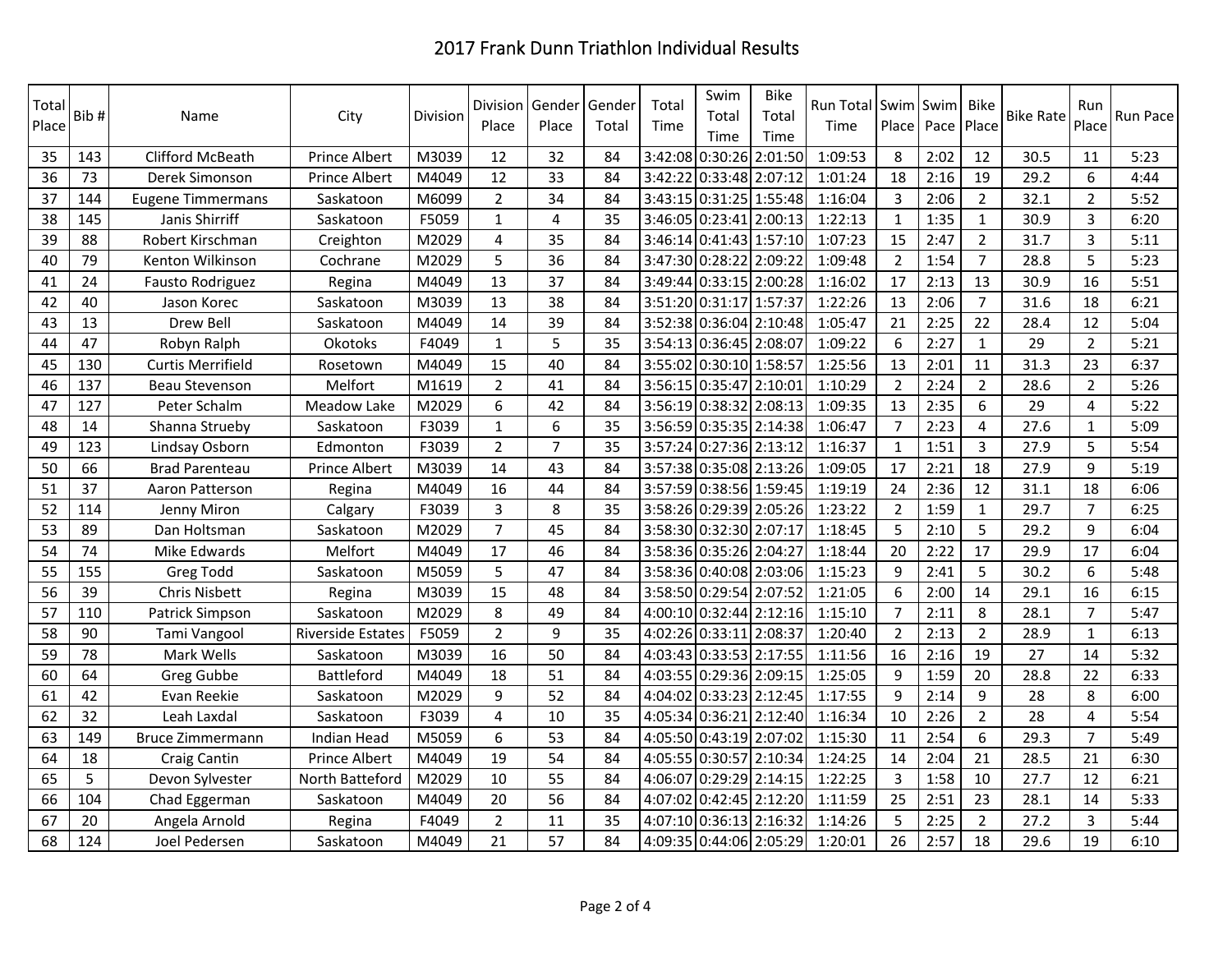| Total<br>Place | Bib#           | Name                   | City                 | Division | Division<br>Place | Gender<br>Place | Gender<br>Total | Total<br>Time | Swim<br>Total<br>Time   | <b>Bike</b><br>Total<br>Time | Run Total Swim<br>Time | Place          | Swim<br>Pace | <b>Bike</b><br>Place | <b>Bike Rate</b> | Run<br>Place   | Run Pace |
|----------------|----------------|------------------------|----------------------|----------|-------------------|-----------------|-----------------|---------------|-------------------------|------------------------------|------------------------|----------------|--------------|----------------------|------------------|----------------|----------|
| 69             | 95             | Bryn Christopher       | Saskatoon            | M5059    | $\overline{7}$    | 58              | 84              |               | 4:11:49 0:32:58 2:23:59 |                              | 1:14:53                | 6              | 2:12         | 11                   | 25.8             | 5              | 5:46     |
| 70             | 122            | Aimee Seguin           | Meadow Lake          | F3039    | 5                 | 12              | 35              |               | 4:12:31 0:36:31 2:24:44 |                              | 1:11:17                | 11             | 2:27         | $\overline{7}$       | 25.7             | $\overline{2}$ | 5:29     |
| 71             | 93             | Darren Hagen           | Saskatoon            | M5059    | 8                 | 59              | 84              |               | 4:12:36 0:40:47 2:10:05 |                              | 1:21:45                | 10             | 2:44         | $\overline{7}$       | 28.6             | 8              | 6:18     |
| 72             | 6              | Doug Sylvester         | North Batteford      | M5059    | 9                 | 60              | 84              |               | 4:13:01 0:31:43 2:12:21 |                              | 1:28:59                | 5              | 2:07         | 8                    | 28.1             | 10             | 6:51     |
| 73             | 31             | <b>Brad Pilon</b>      | Saskatoon            | M4049    | 22                | 61              | 84              |               | 4:14:03 0:45:08 2:14:34 |                              | 1:14:22                | 27             | 3:01         | 24                   | 27.6             | 15             | 5:44     |
| 74             | 34             | Daniel Bater           | Saskatoon            | M3039    | 17                | 62              | 84              |               | 4:15:16 0:35:40 2:13:20 |                              | 1:26:17                | 20             | 2:23         | 17                   | 27.9             | 21             | 6:39     |
| 75             | 119            | David Weisgerber       | Regina               | M3039    | 18                | 63              | 84              |               | 4:15:33 0:31:37 2:12:22 |                              | 1:31:35                | 14             | 2:07         | 16                   | 28.1             | 22             | 7:03     |
| 76             | 25             | Theresa Nimegeers      | Prince Albert        | F5059    | 3                 | 13              | 35              |               | 4:15:36 0:38:20 2:15:42 |                              | 1:21:35                | 4              | 2:34         | $\overline{3}$       | 27.4             | $\overline{2}$ | 6:17     |
| 77             | 118            | Karee Davidson         | Saskatoon            | F4049    | 3                 | 14              | 35              |               | 4:15:40 0:36:11 2:21:36 |                              | 1:17:53                | 4              | 2:25         | 4                    | 26.3             | 5              | 6:00     |
| 78             | 115            | Peter Doig             | Dauphin              | M5059    | 10                | 64              | 84              |               | 4:16:40 0:23:54 2:17:09 |                              | 1:35:37                | $\overline{2}$ | 1:36         | 9                    | 27.1             | 11             | 7:22     |
| 79             | 112            | Jascia Manz            | Prince Albert        | F2029    | 4                 | 15              | 35              |               | 4:17:00 0:35:29 2:24:16 |                              | 1:17:15                | $\overline{4}$ | 2:22         | 4                    | 25.8             | 4              | 5:57     |
| 80             | 153            | Tobi Rempel            | Saskatoon            | F4049    | 4                 | 16              | 35              |               | 4:17:35 0:38:49 2:29:40 |                              | 1:09:07                | 8              | 2:36         | 8                    | 24.9             | 1              | 5:19     |
| 81             | $\overline{2}$ | Chad Gareau            | Prince Albert        | M4049    | 23                | 65              | 84              |               | 4:18:53 0:32:30 1:57:12 |                              | 1:49:11                | 15             | 2:10         | 10                   | 31.7             | 26             | 8:24     |
| 82             | 55             | Sarah Lightfoot Wagner | Saskatoon            | F4049    | 5                 | 17              | 35              |               | 4:18:59 0:33:41 2:21:03 |                              | 1:24:16                | $\overline{2}$ | 2:15         | 3                    | 26.4             | 6              | 6:29     |
| 83             | 54             | Ryan Epp               | Rosthern             | M4049    | 24                | 66              | 84              |               | 4:20:21 0:37:49 2:20:03 |                              | 1:22:29                | 22             | 2:32         | 25                   | 26.6             | 20             | 6:21     |
| 84             | 84             | Ed Berezowski          | Saskatoon            | M6099    | 3                 | 67              | 84              |               | 4:20:56 0:31:09 2:35:03 |                              | 1:14:45                | $\overline{2}$ | 2:05         | 6                    | 24               | $\mathbf{1}$   | 5:45     |
| 85             | 87             | Erin Davies            | Calgary              | F3039    | 6                 | 18              | 35              |               | 4:20:57 0:31:06 2:35:06 |                              | 1:14:46                | 3              | 2:05         | 12                   | 24               | 3              | 5:46     |
| 86             | 83             | Kyle Berezowski        | Saskatoon            | M3039    | 19                | 68              | 84              |               | 4:20:57 0:31:07 2:35:05 |                              | 1:14:46                | 11             | 2:05         | 22                   | 24               | 15             | 5:46     |
| 87             | 28             | Loralie Sinkaruk       | Saskatoon            | F4049    | 6                 | 19              | 35              |               | 4:21:16 0:30:51 2:22:20 |                              | 1:28:06                | 1              | 2:04         | 5                    | 26.1             | $\overline{7}$ | 6:47     |
| 88             | 59             | Jennifer Brooks        | Regina               | F4049    | $\overline{7}$    | 20              | 35              | 4:21:57       | 0:39:38 2:24:28         |                              | 1:17:52                | $\mathsf{q}$   | 2:39         | 6                    | 25.7             | 4              | 6:00     |
| 89             | 44             | Courtney Wozniak       | <b>Prince Albert</b> | M3039    | 20                | 69              | 84              |               | 4:21:59 0:36:00 2:19:56 |                              | 1:26:03                | 21             | 2:24         | 21                   | 26.6             | 20             | 6:38     |
| 90             | 36             | Donald Figley          | Saskatoon            | M6099    | $\overline{4}$    | 70              | 84              | 4:22:14       | $0:34:13$ 2:18:33       |                              | 1:29:30                | 5              | 2:17         | $\overline{4}$       | 26.8             | 5              | 6:54     |
| 91             | 22             | Lyle Federenko         | <b>Prince Albert</b> | M5059    | 11                | 71              | 84              |               | 4:25:22 0:37:40 2:21:45 |                              | 1:25:58                | 8              | 2:31         | 10                   | 26.2             | $\mathsf{q}$   | 6:37     |
| 92             | 101            | Kelly Taylor           | <b>Prince Albert</b> | M3039    | 21                | 72              | 84              |               | 4:25:23 0:40:09 2:19:32 |                              | 1:25:44                | 22             | 2:41         | 20                   | 26.7             | 19             | 6:36     |
| 93             | 12             | <b>Blair Parkinson</b> | Fort Qu'appelle      | M6099    | 5                 | 73              | 84              |               | 4:26:00 0:36:14 2:08:04 |                              | 1:41:43                | $\overline{7}$ | 2:25         | $\overline{3}$       | 29               | 6              | 7:50     |
| 94             | 15             | Jared Devers           | Prince Albert        | M3039    | 22                | 74              | 84              |               | 4:27:37 0:40:57 2:10:31 |                              | 1:36:11                | 23             | 2:44         | 15                   | 28.5             | 23             | 7:24     |
| 95             | 51             | Guillaume Lenormand    | Saskatoon            | M2029    | 11                | 75              | 84              |               | 4:30:08 0:40:15 2:29:51 |                              | 1:20:02                | 14             | 2:41         | 11                   | 24.8             | 10             | 6:10     |
| 96             | 125            | Kyle Jones             | Foam Lake            | M2029    | 12                | 76              | 84              |               | 4:30:32 0:31:33 2:30:55 |                              | 1:28:05                | $\overline{4}$ | 2:07         | 12                   | 24.6             | 14             | 6:47     |
| 97             | 60             | Ian Brooks             | Regina               | M4049    | 25                | 77              | 84              | 4:31:01       | 0:34:18 2:21:37         |                              | 1:35:07                | 19             | 2:18         | 26                   | 26.3             | 25             | 7:19     |
| 98             | 94             | Janice Gorecki         | Whitehorse           | F3039    | $\overline{7}$    | 21              | 35              | 4:31:12       | 0:35:57 2:24:06         |                              | 1:31:11                | 9              | 2:24         | 6                    | 25.8             | 9              | 7:01     |
| 99             | 35             | Sarah Figley           | Saskatoon            | F3039    | 8                 | 22              | 35              |               | 4:32:10 0:35:40 2:22:30 |                              | 1:34:01                | 8              | 2:23         | 5                    | 26.1             | 12             | 7:14     |
| 100            | 19             | Marga Cantin           | Prince Albert        | F4049    | 8                 | 23              | 35              |               | 4:33:36 0:35:01 2:29:48 |                              | 1:28:49                | $\overline{3}$ | 2:20         | 9                    | 24.8             | 8              | 6:50     |
| 101            | 135            | <b>Crystal Clarke</b>  | Saskatoon            | F3039    | 9                 | 24              | 35              |               | 4:33:43 0:33:37 2:28:25 |                              | 1:31:41                | 6              | 2:15         | 9                    | 25.1             | 10             | 7:04     |
| 102            | 67             | Joel Glanville         | <b>Melfort</b>       | M2029    | 13                | 78              | 84              |               | 4:33:43 0:33:25 2:37:24 |                              | 1:22:55                | 10             | 2:14         | 13                   | 23.6             | 13             | 6:23     |